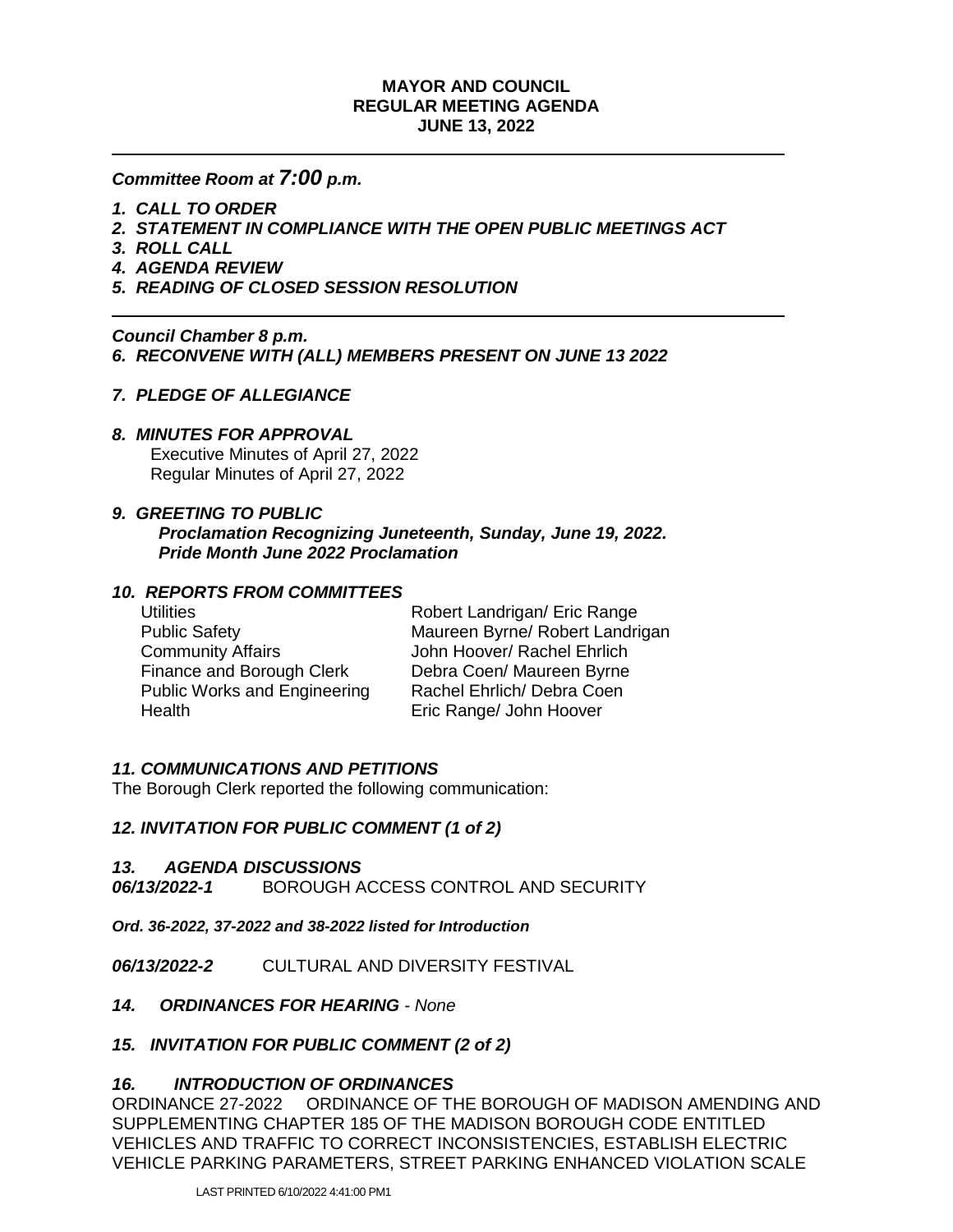# *MAYOR AND COUNCIL MEETING AGENDA – JUNE 13, 2022*

AND DESIGNATING ADDITIONAL 15-MINUTE PARKING SPACES, AND AMENDING CHAPTER 195 OF THE MADISON BOROUGH CODE ENTITLED LAND DEVELOPMENT, TO CORRECT A CITATION

ORDINANCE 28-2022 ORDINANCE OF THE BOROUGH OF MADISON APPROPRIATING \$260,000.00 FROM THE MUNICIPAL OPEN SPACE, RECREATION AND HISTORIC PRESERVATION TRUST FUND FOR THE MEMORIAL PARK TRAIL IMPROVEMENTS – PHASE 1

ORDINANCE 29-2022 ORDINANCE OF THE BOROUGH OF MADISON APPROPRIATING \$555,000.00 FROM THE MUNICIPAL OPEN SPACE, RECREATION AND HISTORIC PRESERVATION TRUST FUND FOR THE DODGE FIELD HANDICAPPED ACCESSIBLE PLAYGROUND CONSTRUCTION PROJECT

ORDINANCE 30-2022 ORDINANCE OF THE BOROUGH OF MADISON REPLACING ORDINANCE 34-2018, SETTING THE SALARY RANGES FOR NON-UNION FULL-TIME EMPLOYEES

ORDINANCE 31-2022 ORDINANCE OF THE BOROUGH OF MADISON APPROPRIATING \$500,000.00 FROM THE WATER CAPITAL IMPROVEMENT FUND FOR THE POTABLE WATER WELL IMPROVEMENTS

ORDINANCE 32-2022 ORDINANCE OF THE BOROUGH OF MADISON APPROPRIATING \$250,000.00 FROM THE ELECTRIC CAPITAL IMPROVEMENT FUND FOR SIGNAL, TRANSFORMER AND LIGHTING REPLACEMENT WORK

ORDINANCE 33-2022 ORDINANCE OF THE BOROUGH OF MADISON AMENDING CHAPTER 94 OF THE MADISON BOROUGH CODE ENTITLED "ELECTRIC UTILITY" TO UPDATE THE ELECTRIC CONNECTION FEE SCHEDULE

ORDINANCE 34-2022 ORDINANCE OF THE BOROUGH OF MADISON AMENDING CHAPTER 190 OF THE MADISON BOROUGH CODE ENTITLED "WATER" TO UPDATE THE WATER CONNECTION FEE SCHEDULE

ORDINANCE 35-2022 ORDINANCE OF THE BOROUGH OF MADISON AMENDING CHAPTER 155 OF THE MADISON BOROUGH CODE ENTITLED "SEWER" TO UPDATE THE SEWER CONNECTION FEE SCHEDULE

ORDINANCE 36-2022 ORDINANCE OF THE BOROUGH OF MADISON APPROPRIATING \$100,000.00 FROM THE GENERAL CAPITAL IMPROVEMENT FUND FOR ACCESS CONTROLS, CAMERAS AND OTHER SECURITY ENHANCEMENTS AND IMPROVEMENTS

ORDINANCE 37-2022 ORDINANCE OF THE BOROUGH OF MADISON APPROPRIATING \$100,000.00 FROM THE ELECTRIC CAPITAL IMPROVEMENT FUND FOR ACCESS CONTROLS, CAMERAS AND OTHER SECURITY ENHANCEMENTS AND IMPROVEMENTS

ORDINANCE 38-2022 ORDINANCE OF THE BOROUGH OF MADISON APPROPRIATING \$300,000.00 FROM THE WATER CAPITAL IMPROVEMENT FUND FOR ACCESS CONTROLS, CAMERAS AND OTHER SECURITY ENHANCEMENTS AND IMPROVEMENTS

#### *17. CONSENT AGENDA RESOLUTIONS*

R 160-2022 RESOLUTION OF THE BOROUGH OF MADISON AUTHORIZING STATE OF NEW JERSEY DEPARTMENT OF ENVIRONMENTAL PROTECTION GREEN ACRES ENABLING RESOLUTION AND APPLICATION